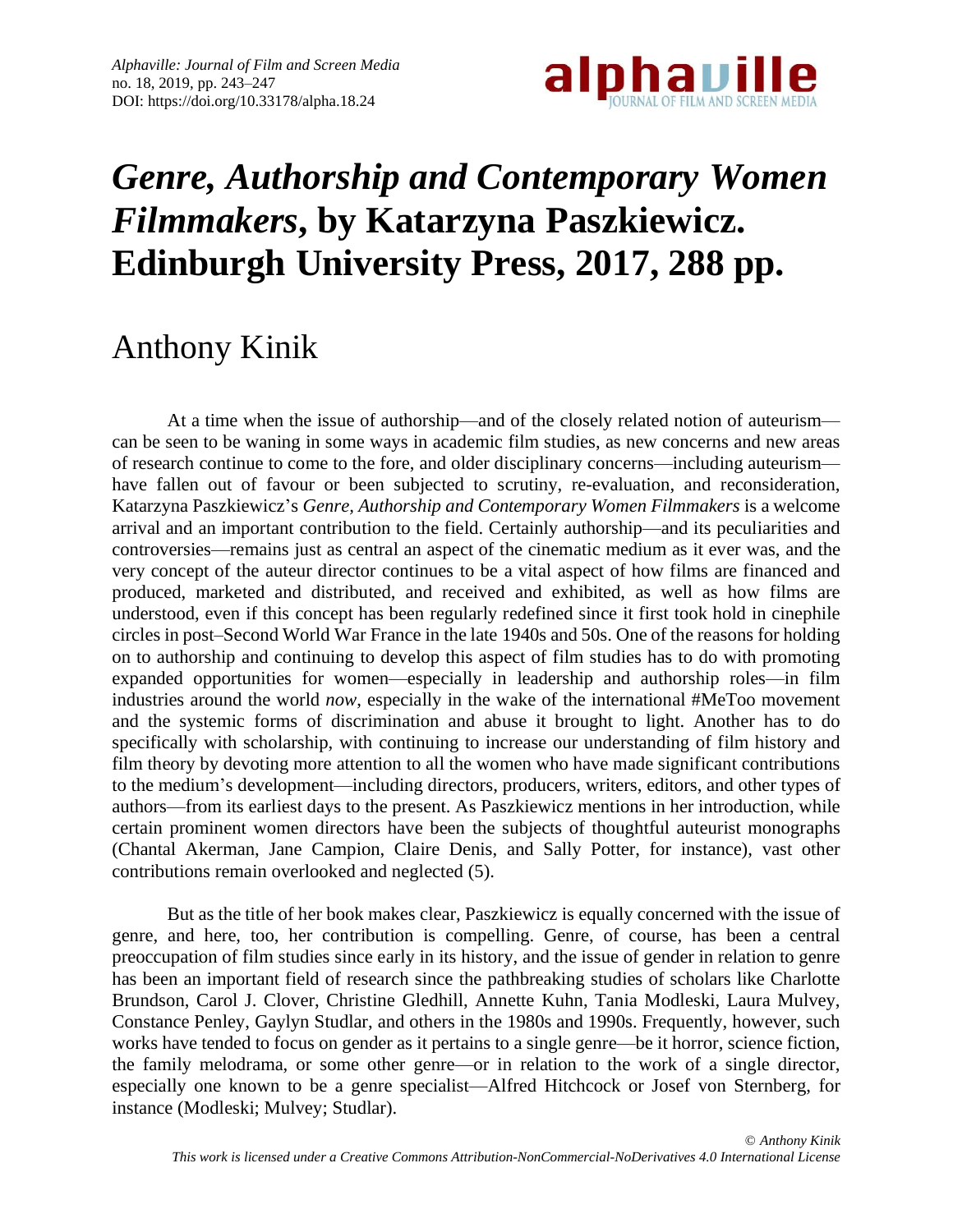With this in mind, Paszkiewicz proposes a very different kind of intervention. In addition to two highly assertive opening chapters, including her introduction ("Impossible Liaisons? Genre and Feminist Film Criticism") and her first chapter ("Subversive Auteur, Subversive Genre"), which together provide a comprehensive overview of the debates and controversies that have swirled around issues of women in film, women's cinema, feminist filmmaking and feminist film theory, authorship, and genre, Paszkiewicz provides five detailed case studies of five very different sets of filmmakers: Diablo Cody and Karyn Kusama, who collaborated on the contentious horror film *Jennifer's Body* (2009); Kathryn Bigelow's *The Hurt Locker* (2008), whose Best Director Oscar marked the very first time a woman had won this award; Kelly Reichardt's meditative, yet immensely powerful anti-western *Meek's Cutoff* (2010); Sofia Coppola's *Marie Antoinette* (2006), her bold, anachronistic initial foray into the costume drama; and, lastly, Nancy Meyer's *The Intern* (2015), a "(non-) romantic comedy" from one of the undisputed masters of the genre, and a true Hollywood insider (6).

From the outset, Paszkiewicz displays a fondness for controversy and a willingness to take on thorny issues and outsider positions. Her introduction begins with the case of *The Hurt Locker*, a film that won six Oscars at the 2010 Academy Awards, including Best Editing, Best Original Screenplay, Best Motion Picture of the Year, and, perhaps most notably, Best Achievement in Directing—the first time that a woman had ever been so honoured. What might have seemed like a pinnacle moment in the recognition of women filmmakers, if one that was sadly long overdue, turned out to be a hotly contested one. While many critics praised *The Hurt Locker* and cheered on Bigelow's victory as significant moment in the history of feminist film, others were highly critical of the film's lack of female characters, its embrace of a "male" genre like the war movie, and of the purported "tough-guy stance" adopted by Bigelow on this film (and others) (Paszkiewicz 1–5). Paszkiewicz returns to this notion of Bigelow as a "Hollywood Transvestite" later in the text and the significance of this film to the overall project is further indicated by book's cover image, which shows Jeremy Renner in full protective gear running in a state of panic away from a detonation. Intellectually, at least, Paszkiewicz does the opposite—she charges toward the fray, seeking out explosive issues. Her method is far from reckless, however. As she does throughout, her treatment of Bigelow and *The Hurt Locker* combines a detailed overview of the film's reception, close textual analysis, and careful consideration of feminist theory as it pertains to the "intersection of genre, authorship and women's cinema" (8).

Paszkiewicz's treatment of Bigelow and *The Hurt Locker* is a well-chosen case study, and one that is deftly handled, but there is perhaps no better example of her willingness to challenge the very concept of the auteur director than the chapter she devotes to *Jennifer's Body*. Here, instead of simply providing an analysis that focuses on Karyn Kusama and her turn to horror and gender, Paszkiewicz approaches the project as a complex collaboration involving two principal authors: Kusama, who had first made a name for herself at Sundance with the release of *Girlfight* in January 2000, which she wrote and directed; and Diablo Cody, the film's screenwriter, and an author who had become both a celebrity and a *cause célèbre* in the wake of the phenomenal success of *Juno* in 2007–2008. Though the debates surrounding the film have dissipated considerably in the decade since its release, *Jennifer's Body* remains a highly contentious film among critics, fans, and scholars alike, and thus a very useful one from the standpoint of this book. As Paszkiewicz puts it, "[t]he controversies around the feminist, anti-feminist or even post-feminist label of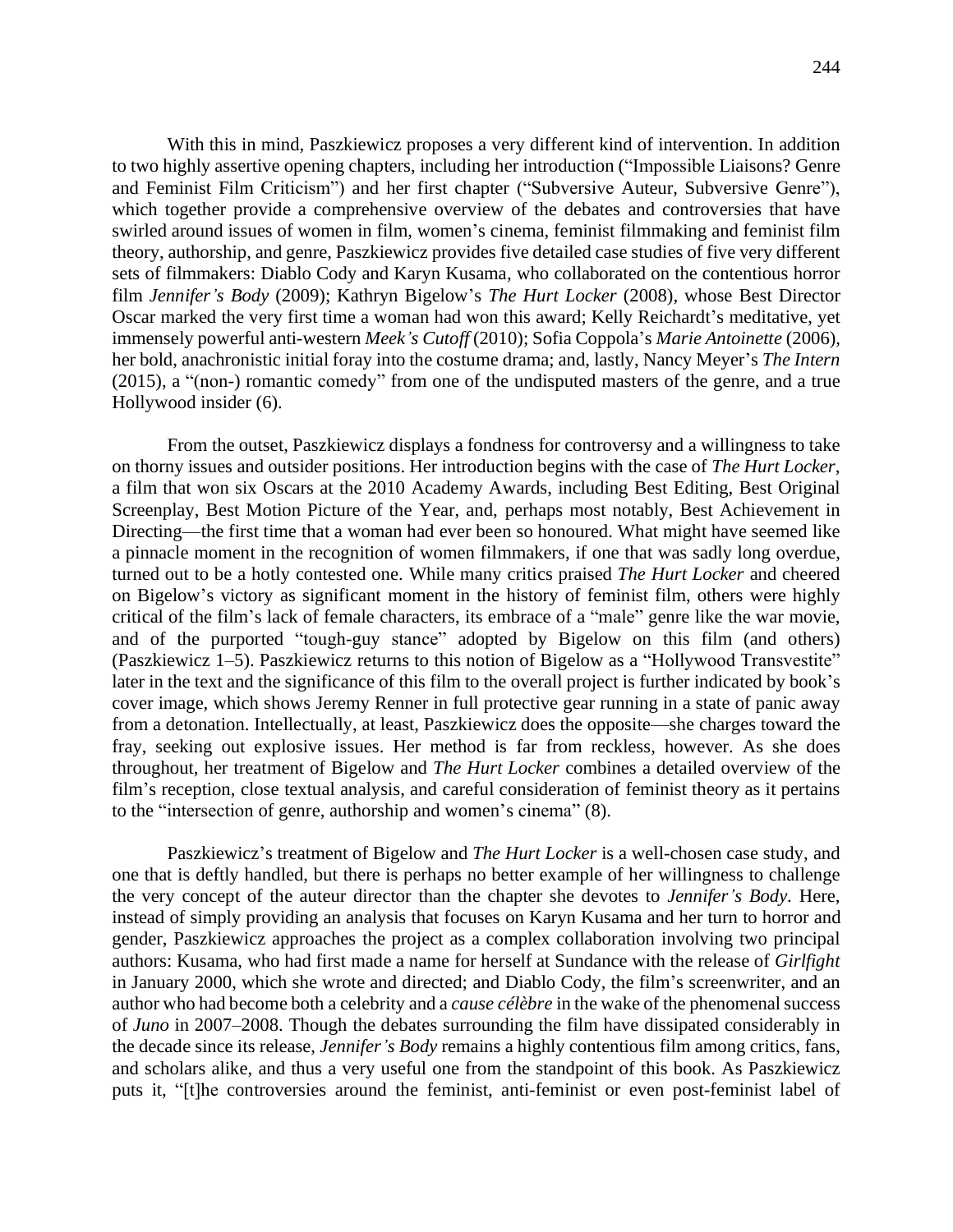*Jennifer's Body* reveal complex processes of negotiations concerning horror film and its ability to address gender politics" (65). Irrespective of the film's merits as a work of art—although clearly Paszkiewicz thinks quite highly of *Jennifer's Body*—this is a production that proved unusually volatile, even before it appeared on screens. This was due to a number factors outlined in the chapter, which together generated tremendous sparks, including Cody's "biographical legend" and her newly achieved status as a celebrity writer (67–9); the producers' apparently male-oriented marketing campaign, which "focused almost exclusively" on the objectification of Megan Fox and her "to-be-looked-at' celebrity image" (70–3); and the film's knowing intervention into the horror genre, the feminist scholarship this genre has generated, women's contributions to this famously male-dominated genre, and female spectatorial pleasure in relation to horror films (76–97). Ultimately, however, it is the generic interventionism of *Jennifer's Body* that is its greatest source of value to Paszkiewicz's study. "Rather than *being* a horror film," she writes, "*Jennifer's Body participates in* horror film, inscribing itself in wider trends of its time and offering—and inflating to the fullest—certain clichés and representations," thus generating its unusual degree of polysemy (96).

To some degree, because of the way they align with my own teaching and research interests, it was the two chapters in *Genre, Authorship and Contemporary Women Filmmakers* having the most to do with independent cinema—the ones dealing with Reichardt's *Meek's Cutoff* and Coppola's *Marie Antoinette*—that I found to be the most compelling. This was in spite of some odd claims from time to time with regards to art cinema, independent cinema, and genre. For instance, is the topic here "genre film" or "popular genre film"? And are art cinema and genre somehow at odds? or indie cinema and genre? Isn't even the most austere, highly experimental, and wilfully unconventional art and indie cinema often indebted to at least one genre or another? And isn't the history of authorship and auteurism largely also a history of genre and its manipulation? Overall, though, I found these chapters to be significant contributions to the literature on Reichardt and Coppola, and on independent and art cinema, more generally—both of them thoughtful, well-researched, and meticulously detailed.

But, here again, in many ways it is Paszkiewicz's chapter on *Marie Antoinette* that is the standout, precisely because of the considerable controversy that has surrounded Coppola throughout her directorial career, because of her status as "Hollywood royalty" (177–8), and because her playful, brazenly anachronistic, and impressionistic take on the life of *l'Autrichienne* created such a firestorm of criticism and was such a contentious and enormously divisive followup to *The Virgin Suicides* (1999) and *Lost in Translation* (2003) (174–9). Coppola's signature aesthetic is based on issues of "spectacle, surface and repetition", but where others see merely a cinema of style and superficiality, fashion and frivolity, Paszkiewicz finds something more sophisticated and nuanced (201–3). *Marie Antoinette* may be a film that is focused primarily on "surface and appearances", but its politics are anything but superficial. "Surface cannot be separated from the content" in a film like *Marie Antoinette*, Paszkiewicz argues quite convincingly, "and it is, in fact, possible to reconcile image and complexity, production and reproduction, creation and consumption," as her analysis of the film's cinematography and mise en scène illustrate (203). Finally, this is a film that showcases Coppola's savvy, and her grasp of the metaphorical potential of cinema, for in many ways *Marie Antoinette* amounts to a character study of a particularly notable (and infamous) example of the insider/outsider, made by a director whose career has been defined by this very same tension (201).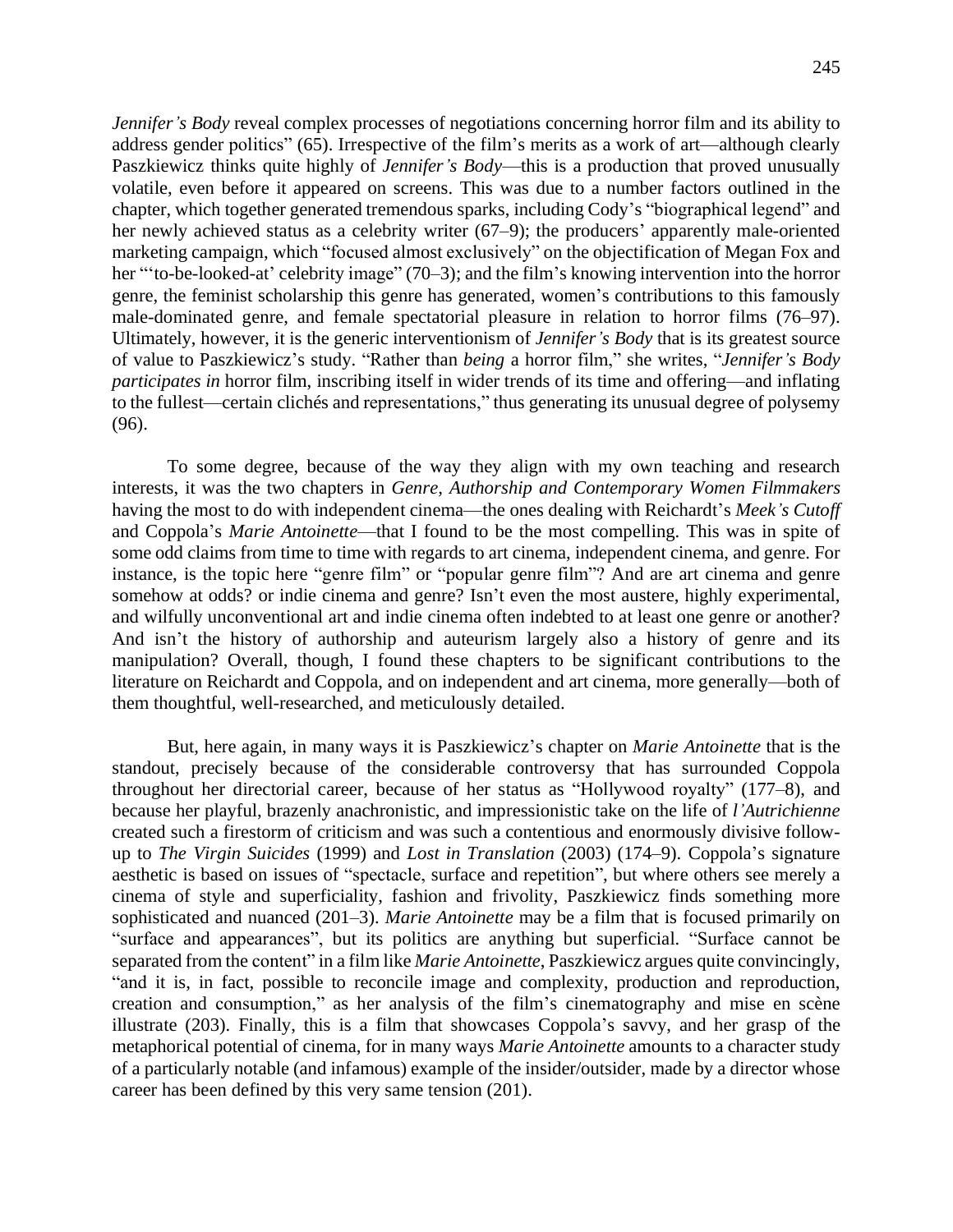The only time when *Genre, Authorship and Contemporary Women Filmmakers* shows signs of strain is in the book's final chapter—the one dealing with Nancy Meyers's *The Intern*. There's a fallacy that Paszkiewicz falls back on from time to time throughout this book which is perhaps at its most acute here. Is there any film genre that is so maligned that it remains beyond redemption? It is hard to think of one—even the most "disreputable" genres generally include examples where some group of talented filmmakers or another found a way to take its conventions and mould them into "art". And in spite of Paszkiewicz's assertions, the history of auteurism is inextricably tied to the reworking of popular genres, from the crime/detective film, to the family melodrama, to the horror film, the science fiction film, the Western, and so on. Certainly, the romantic comedy can't be one of these irredeemable genres. Taking into account American film alone, quite a number of the acknowledged "masterpieces" of cinema fall under this category, from the silent era through the heyday of the Classical Hollywood to the New Hollywood and beyond. When one considers other national traditions, the list expands exponentially. And if one looks at the place of the romantic comedy in the realm of literature and theatre, the idea that this genre is a primary source of the antagonism toward Meyers's work seems spurious. It is not clear to me that the "usual scorn for the 'women's genre' of the romcom and for the female audiences that enjoy it" is the problem (211), especially when Pazkiewicz goes to the trouble of including critiques of Meyers's films that seem level-headed, on point, and not at all dismissive of genre (like that of *The New York Times*' Manohla Dargis) (213).

All in all, Katarzyna Pazkiewicz's *Genre, Authorship and Contemporary Women Filmmakers* remains a significant achievement. It is a bold and painstakingly researched book, a highly readable one, and one that displays a certain fearlessness when it comes to addressing controversies in the realm of cultural politics. It is a book that is perfectly timed for the #AfterMeToo era, but one that will surely prove to be of lasting import.

## **References**

Bigelow, Kathryn, director. *The Hurt Locker*. Alliance Films, 2008.

Brunsdon, Charlotte. *Screen Tastes: Soap Opera to Satellite Dishes*. Taylor & Francis, 1997.

Clover, Carol J. *Men, Women, and Chain Saws: Gender in the Modern Horror Film*. Princeton UP, 1992.

Coppola, Sofia, director. *Lost in Translation*. Distributed by Universal, 2003.

---, director. *Marie Antoinette*. Sony Pictures Home Entertainment, 2007.

---, director. *The Virgin Suicides*. Paramount Pictures, 1999.

Dargis, Manhola. "Action!" *The New York Times*, 18 June 2009, [www.nytimes.com/2009/06/21/movies/21darg.html.](http://www.nytimes.com/2009/06/21/movies/21darg.html)